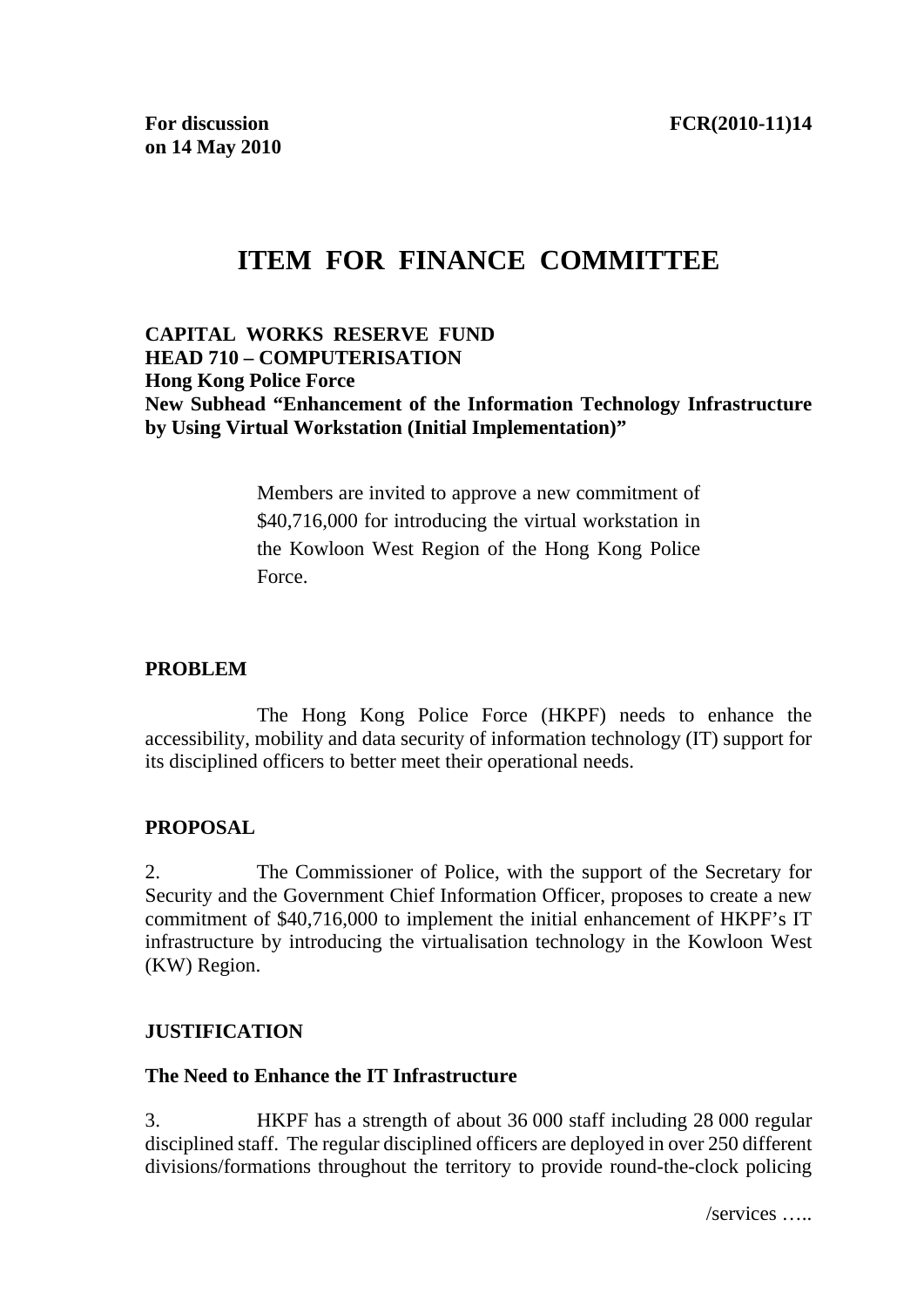$\overline{a}$ 

services. About 60% of them are deployed on a shift basis in patrol-related and crowd management duties, whereas 40% carry out anti-crime and crime or traffic accident investigation duties. The investigation officers are on call after office hours to respond to the new developments in their responsible cases.

4. The nature of police duties is primarily non-deskbound and calls for high mobility and timely response to incidents/events. As part of their work, police officers often need to gain access to a number of information systems<sup>Note</sup>. Moreover, they need to prepare office and case-related documents regularly. Given that the handling of various cases often involve the processing of a lot of sensitive information and personal data, police officers are required to pay due regard to data accountability and security. Therefore, the IT needs of HKPF will need to take into account not only accessibility and mobility, but also much more stringent requirements for data security.

5. At present, HKPF, like many other departments and public organisations, provides networked/standalone computer facilities, such as desktop personal computers, notebook computers, etc, to meet the general IT needs of individual officers. In light of the shift pattern of police officers, allocation of computer facilities to each of disciplined officers is considered not cost-effective, and shared computer facilities are being provided. To ensure data security, HKPF has been limiting the growth of shared computer facilities and put in place comprehensive information security measures, such as periodic inspection of information resided in shared computer terminals, to mitigate information leakage risk. A better long-term solution is however necessary to further improve both accessibility to computing facilities and data security. The current IT infrastructure needs enhancement also in terms of supporting the operation mobility needs of police officers. For example, while an arrested person is taken to the police station nearest to the place of arrest, the case officer is obliged to travel back to his office to obtain the case-related information saved in the local computer facilities, as the case-related information can only be accessed from their own office in general. Another example is the setting up of mobile Command Posts, which are often required during public order events to maintain order and for ad hoc incidents like natural disasters.

6. In view of the special operational needs of HKPF, the current IT infrastructure is not a satisfactory option to cater for its present day requirements in terms of operation efficiency, mobility and data security.

**/The** …..

Note Examples of HKPF's information systems are Communal Information System, Criminal Intelligence Computer System III and the Force Information Datamart.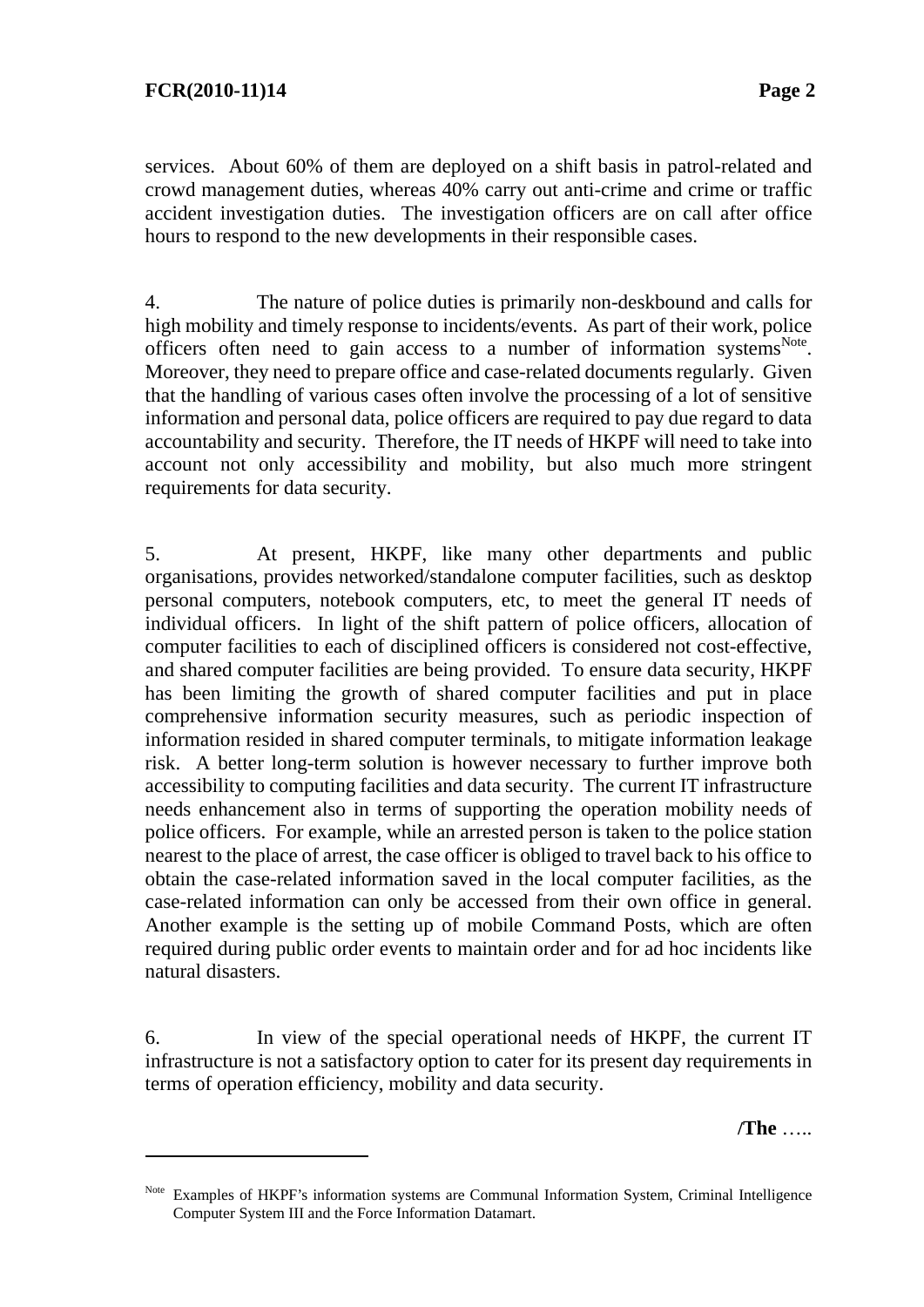## **FCR(2010-11)14 Page 3**

#### **The Proposed Virtual Workstations and Its Benefits**

7. In order to address the special IT needs of police officers and further improve the operational efficiency of HKPF as a whole, the gradual migration from the provision of shared computer facilities to the allocation of virtual workstations to individual officers in needs of such support is considered the best way forward. The allocation of virtual workstations is based on the virtualisation technology which refers to a server computing model under which virtual workstations running on a remote central server will replace personal computers, and all the programmes, application processes and data used are kept and run centrally on the server ends. The use of virtualisation technology will enable police officers to access case information securely in their offices as well as other locations. This infrastructure change will build up a data-centric architecture that would provide greater flexibility to cater for increasing computing needs and timely response to ever-changing operational requirements in a secured environment.

8. Riding on the existing Police Data Network (PDN), the new virtualisation infrastructure will be composed of servers for virtual workstations, and central data repository installed in two existing data centres in different locations. All users will be provided with individual data storage compartments at the central data repository for secured processing and storage. To facilitate the viewing and processing of the information, front-line terminals and diskless notebooks with only a monitor for display and a keyboard/mouse for input in the offices of the police premises will be provided. Users can access their virtual workstations and data storage compartments by using a front-line terminal within or outside the office to connect to the servers and central data repository through the PDN. The access to the data and authentication will be centrally controlled. A schematic diagram for the proposed project illustrating the above operation is at Enclosure 1.

Encl. 1

9. As the virtual workstation project will revamp the existing IT infrastructure and have impact on all disciplined staff, we propose a phased implementation approach. Subject to evaluation of the cost-effectiveness of the system, we plan to roll out the virtual workstation project to ultimately cover all 28 000 regular disciplined staff of HKPF. The KW Region, which has 4 600 regular disciplined staff, is selected for the initial implementation as it covers different nature of the major policing duties. We will assess the timing and approach of subsequent implementation in other regions and Police Headquarters having regard to the experience gained from the implementation of the initial phase.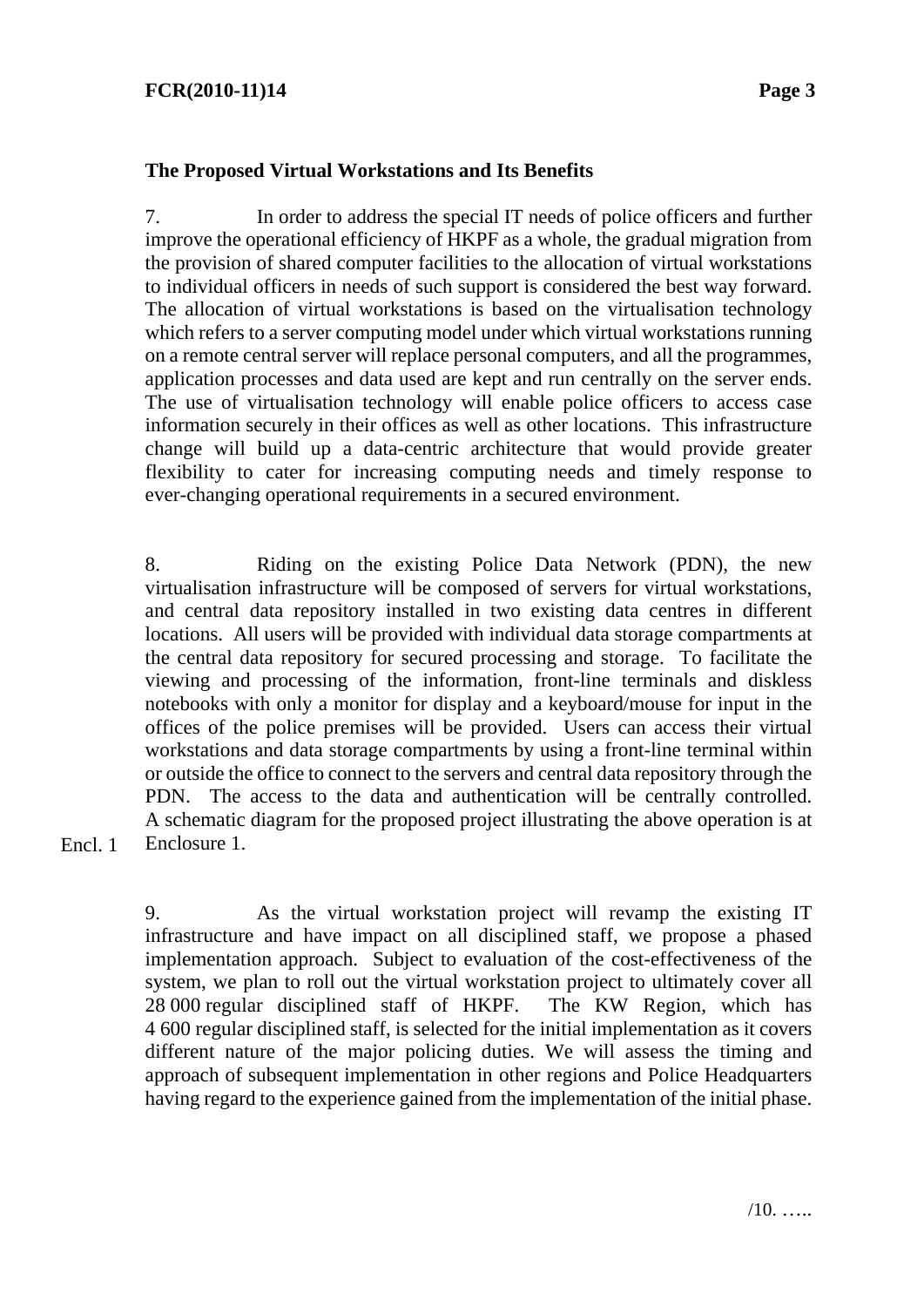10. The proposed IT infrastructure enhancement with the virtual workstation environment will bring the following anticipated benefits –

(a) Increased accessibility

 The number of computer terminals (including front-line terminals and diskless notebooks) in KW Region will be increased from about 1 100 by more than 60% to around 1 800 after the initial implementation of the infrastructure enhancement. Accessibility will be greatly enhanced with the increased number of front-line terminals and notebooks with secured processing and storage environment at the server end. Such terminal to officer ratio is considered appropriate and sufficient.

(b) Enhanced operational efficiency and mobility

 The operational efficiency will be greatly enhanced through the increased provision of front-line terminals, and individual processing and storage compartment at the central server. Case-related and general office documents can be prepared more efficiently and in a timelier manner. The officers' operational mobility is also improved as they can readily access the information stored at the central server within or outside their offices. With urgent deployment of the virtual workstations, mobile computing facilities or command posts for major events and ad hoc incidents can also be set up within a much shorter time.

(c) Enhanced data security and confidentiality

 With the proposed virtual workstation infrastructure in place, all information/documents under processing will only reside at the secured data storage compartments in data centres, and storage in individual terminal is not permitted. Since all data would be processed and stored in the central server, only screen image would be transferred to the front-line terminals through the secured data channel, whether the officer is accessing HKPF's information within or outside the police premises. As no data would be transferred or downloaded to the front-line terminals, officers would in general not be able to carry data on any external storage device such as USB thumb drives, except with special approval due to operational need. Furthermore, each officer can gain access to only his own storage compartment in the data centres with an authentication mechanism. As a result of these features, information confidentiality can be ensured and data leakage risk would be mitigated.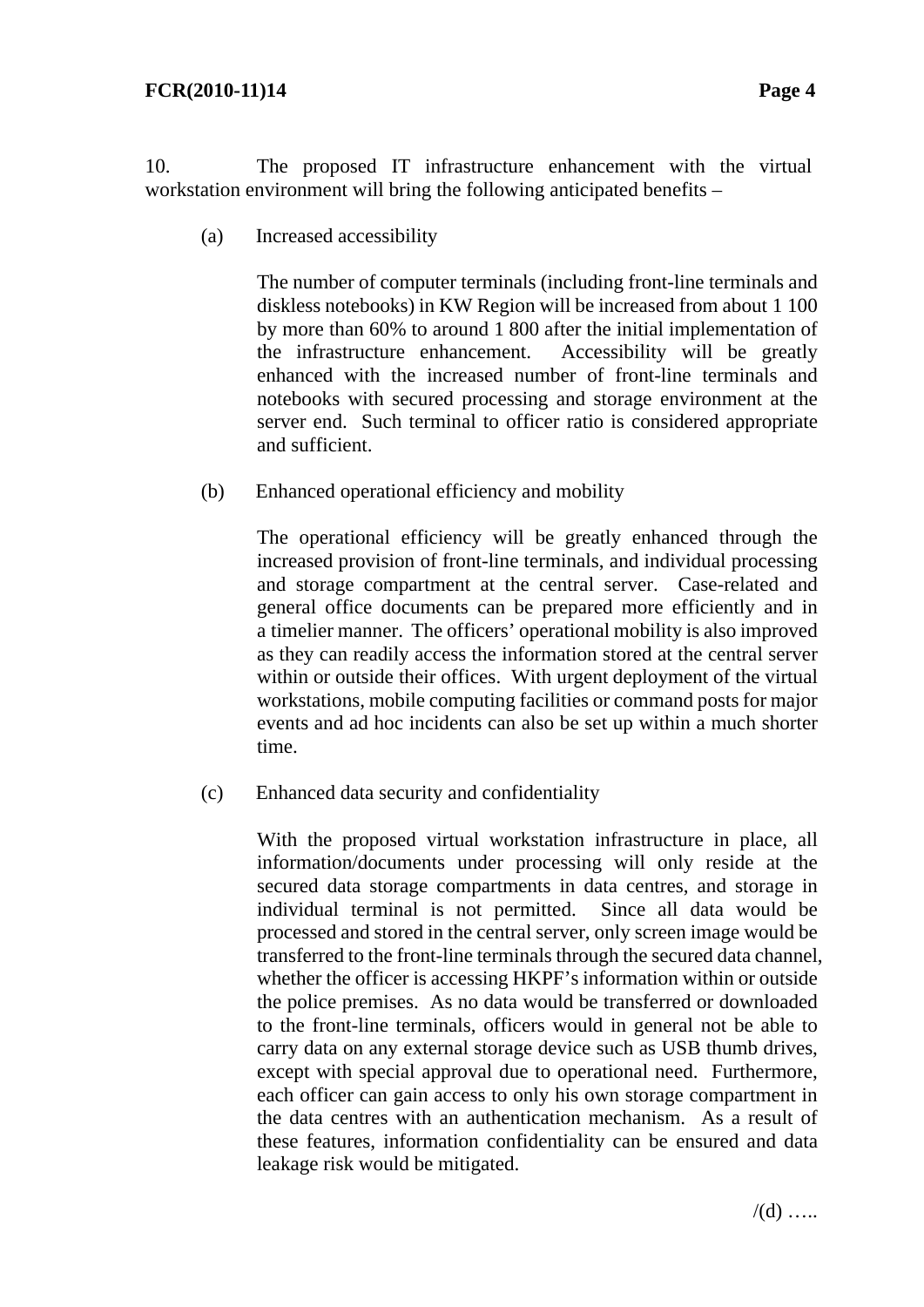(d) Central desktop management and deployment

 Desktop virtualisation removes the dependency on a specific local terminal configuration. With the consolidated IT infrastructure, administration of servers, user access control and application change control (e.g. upgrade of software) can be performed centrally in the data centres. As no data is stored locally, the use of virtual workstation will also minimise the need for on-site maintenance of hardware and simplify the procedure for workstation disposal and replacement.

(e) Higher service availability

 With the provision of dual site infrastructure in the long run, sharing of loading between the computer resources in the two data centres is possible and mutual backup can be done to ensure availability and resilience. It can protect against planned downtime in the event of scheduled maintenance, and provide resilience in spite of hardware and software failure. Furthermore, in case of failure of front-line terminals, end users can continue to work by simply replacing the failed terminals.

(f) Better utilisation of resources

With the provision of a secured virtual workstation infrastructure, users can access their own virtual workstations from any front-line terminal and it is not necessary to provide each disciplined officer with a designated front-line terminal. In addition, the infrastructure can allocate suitable computing resources to active and inactive users for better utilisation of the resources.

#### **Cost Savings/Avoidance**

11. We estimate that the proposed initial implementation of the virtual workstation project will bring about annual savings of \$21,478,000 per annum from 2013-14 onwards, comprising –

(a) Realisable savings of \$89,000 per annum

 The realisable savings represent savings from the maintenance cost of the existing servers and personal computers. The savings will be used to cover part of the recurrent expenditure of the proposed enhancement.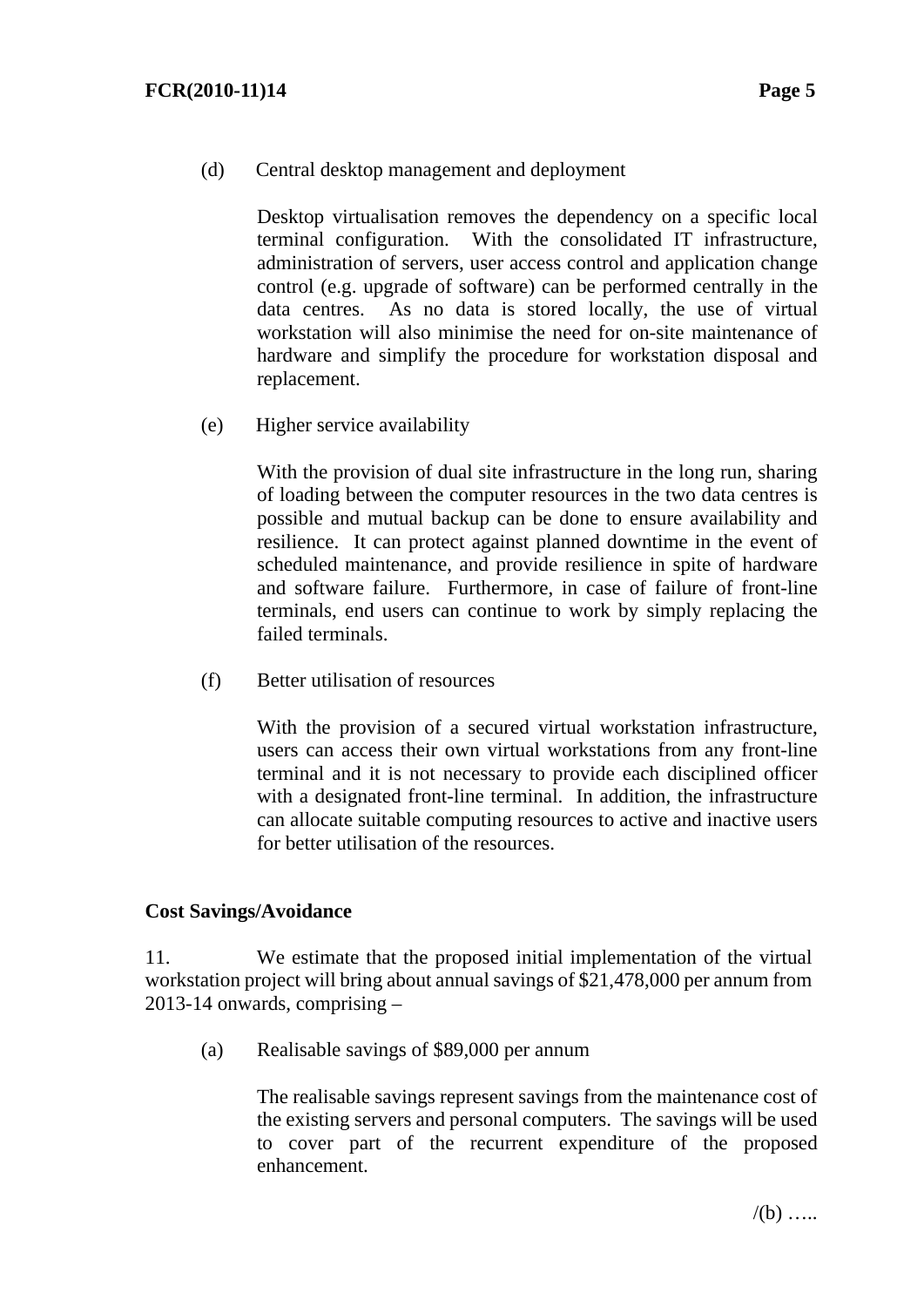(b) Notional savings of \$20,687,000 per annum

 With the increased provision of front-line terminals and enhanced functions of the IT infrastructure, notional savings in staff effort will be achieved through increased coverage of office automation and reduction in staff effort for performing security and formation audits on the systems and terminals, inspecting software installed in local computers, updating anti-virus, and supervising computer repair works. The notional savings in manpower, which are fragmented over different police stations and offices in the KW Region, will be internally redeployed for core policing duties in the region.

(c) Cost avoidance of \$702,000 per annum

 The cost avoidance arises mainly from avoidance of the replacement of desktop terminals in the next seven years.

12. A cost and benefit analysis for the proposed virtual workstation project is at Enclosure 2. Encl. 2

## **FINANCIAL IMPLICATIONS**

#### **Non-recurrent Expenditure**

13. We estimate that the proposed implementation of the virtual workstation project in the KW Region will require a non-recurrent capital cost of \$40,716,000 over a three-year period from 2010-11 to 2012-13, with breakdown as follows -

|                             | 2010-11<br>\$'000 | 2011-12<br>\$2000 | 2012-13<br>\$'000 | <b>Total</b><br>\$'000 |
|-----------------------------|-------------------|-------------------|-------------------|------------------------|
| (a) Hardware                |                   | 11,585            | 4,965             | 16,550                 |
| (b) Software                |                   | 5,652             | 2,423             | 8,075                  |
| (c) Communication network   |                   | 4,921             |                   | 4,921                  |
| (d) Implementation services |                   | 1,050             | 994               | 2,044                  |
| (e) Contract staff          | 109               | 1,118             |                   | 1,227                  |
| (f) Site preparation        |                   | 3,117             |                   | 3,117                  |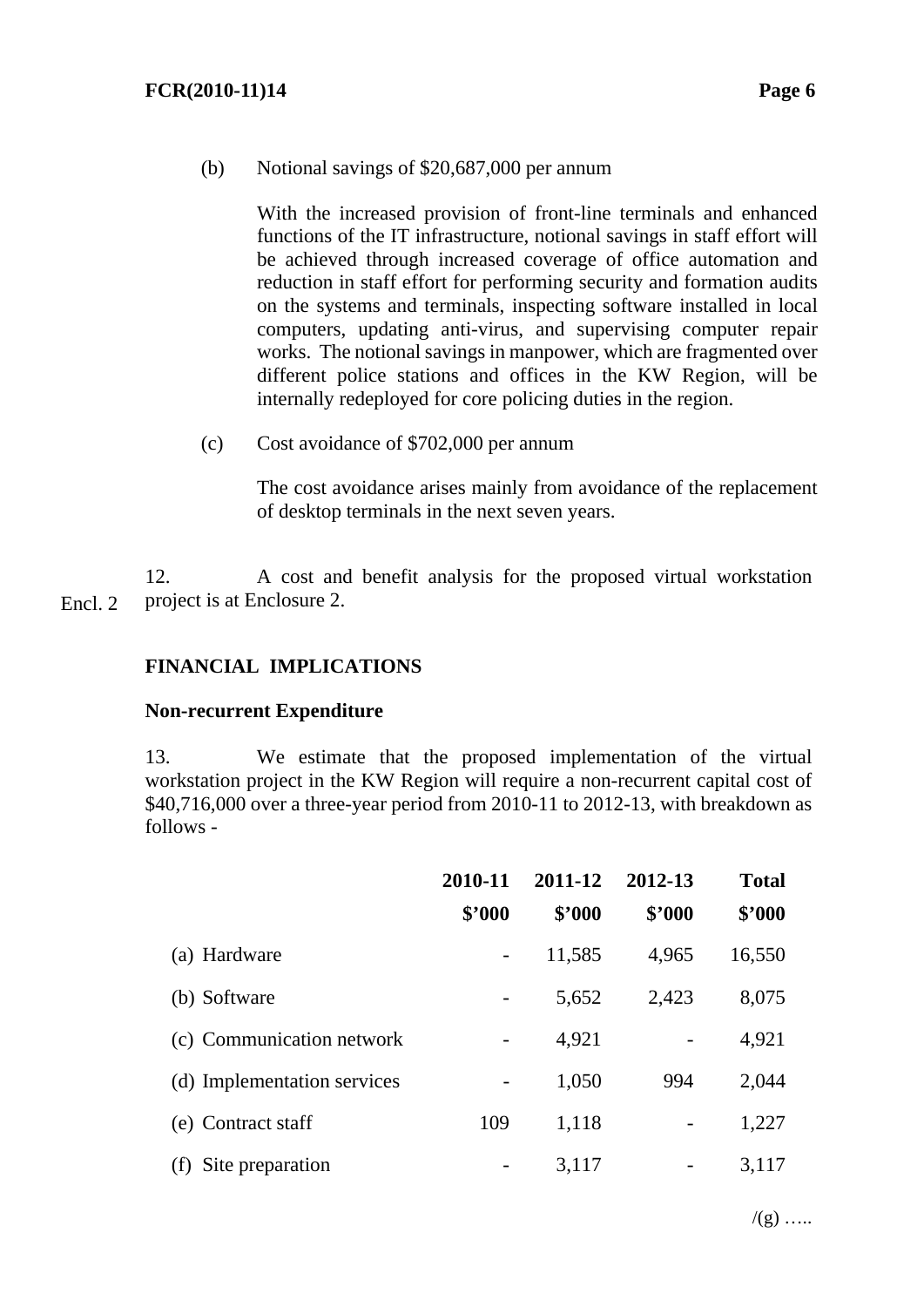|                    |              | 2010-11<br>\$'000 | 2011-12<br>\$2000 | 2012-13<br>\$'000 | <b>Total</b><br>\$'000 |
|--------------------|--------------|-------------------|-------------------|-------------------|------------------------|
| $(g)$ Training     |              |                   | 294               |                   | 294                    |
| (h) Consumables    |              |                   | 245               |                   | 245                    |
| Others<br>(i)      |              |                   | 550               |                   | 550                    |
|                    | Subtotal     | 109               | 28,532            | 8,382             | 37,023                 |
| Contingency<br>(i) |              | 12                | 2,845             | 836               | 3,693                  |
|                    | <b>Total</b> | 121               | 31,377            | 9,218             | 40,716                 |

14. On paragraph 13(a) above, the estimate of \$16,550,000 is for the acquisition of computer hardware including servers, corporate networked file storage, thin clients, load balancer, backup equipment and optical fibre switches.

15. On paragraph 13(b) above, the estimate of \$8,075,000 is for the acquisition of computer software, including operating system, virtual workstation system software, office automation applications and file encryption software.

16. On paragraph 13(c) above, the estimate of \$4,921,000 is for the acquisition of network equipment to enhance the existing backbone network of HKPF to cater for the data synchronisation between the two data centers.

17. On paragraph 13(d) above, the estimate of \$2,044,000 is for system implementation services, including system installation, customisation of virtual workstation system, data migration, system design, and project management.

18. On paragraph 13(e) above, the estimate of \$1,227,000 is for the engagement of contract staff to supplement the in-house project management team to provide support in project planning, procurement, system acceptance and monitoring the performance of the contractor for implementation services.

19. On paragraph 13(f) above, the estimate of \$3,117,000 is for site preparation for accommodating the servers and equipment, including provision of electricity supply facilities, trunking and cabling.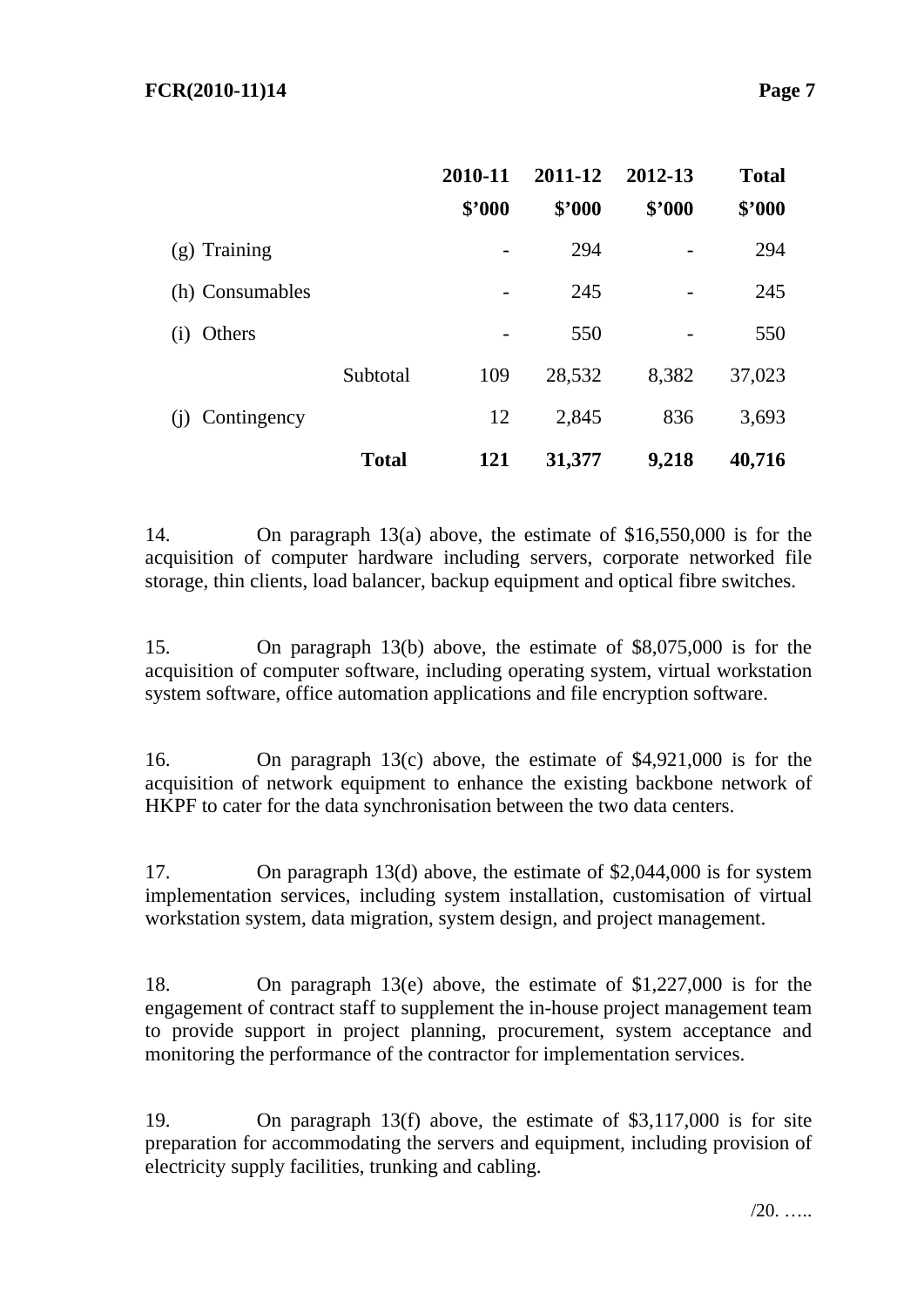20. On paragraph 13(g) above, the estimate of \$294,000 is for the training of system administrators on system administration and support for the new infrastructure.

21. On paragraph 13(h) above, the estimate of \$245,000 is for the acquisition of backup tapes for the backup of system and user data.

22. On paragraph 13(i) above, the estimate of \$550,000 is for the acquisition of support services for data extraction. There are distributed servers at the regions and it is necessary to extract the data from these servers to the centralised data centre under virtualisation environment.

23. On paragraph 13(j) above, the estimate of \$3,693,000 represents about 10% contingency on the items set out in paragraphs 13(a) to (i) above.

## **Other Non-recurrent Expenditure**

24. The proposed implementation of the virtual workstation project will entail an additional non-recurrent staff cost of \$2,167,000. The cost represents a total of 47 man-months of police officers and IT staff for system analysis and development, and project management. HKPF will absorb the requirements.

## **Recurrent Expenditure**

25. We estimate that the recurrent expenditure arising from the virtual workstation project will be \$3,989,000 per annum from 2013-14 onwards. Such requirements will be reflected in the Estimates of the relevant years, with breakdown as follows -

|                                      |              | 2013-14 and onwards<br>\$2000 |
|--------------------------------------|--------------|-------------------------------|
| (a) Hardware maintenance             |              | 2,196                         |
| (b) Software licence and maintenance |              | 400                           |
| (c) Communication network            |              | 1,368                         |
| (d) Consumables                      |              | 25                            |
|                                      | <b>Total</b> | 3,989                         |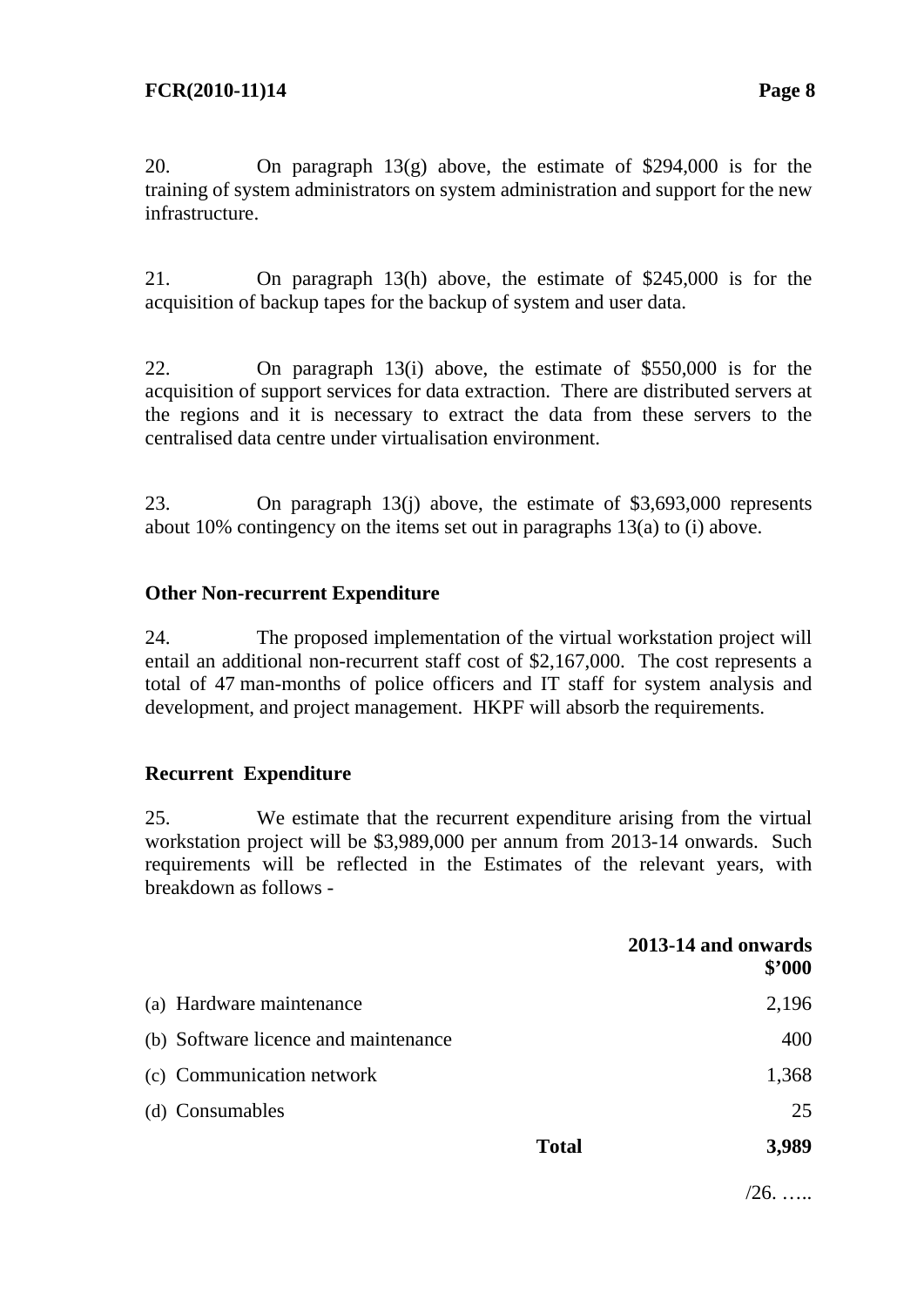26. On paragraph 25(a) above, the estimated annual expenditure of \$2,196,000 is for the provision of hardware maintenance for the front-line terminals, servers and networked file storage.

27. On paragraph 25(b) above, the estimated annual expenditure of \$400,000 is for the licence fees and support services for the system software.

28. On paragraph 25(c) above, the estimated annual expenditure of \$1,368,000 is for the rental of communication data lines, fee for 3G network and maintenance of additional network equipment.

29. On paragraph 25(d) above, the estimated annual expenditure of \$25,000 is for the acquisition of tapes for data backup.

30. The virtual workstation project will also entail a recurrent staff cost of \$760,000, representing a total of 24 man-months of IT staff for providing centralised desktop management and support, which is the same as that for the current computer facilities. The existing staff will provide daily support for the virtualisation environment and no additional recurrent staffing will be required.

## **IMPLEMENTATION PLAN**

31. We plan to implement the proposed virtual workstation project according to the following schedule –

|     | <b>Activity</b>                               | <b>Target completion date</b> |  |  |  |
|-----|-----------------------------------------------|-------------------------------|--|--|--|
| (a) | specification<br>Tender<br>and<br>preparation | October 2010                  |  |  |  |
| (b) | and<br>Tendering<br>award of<br>contract      | September 2011                |  |  |  |
| (c) | System installation                           | April 2012                    |  |  |  |
| (d) | Data migration                                | May 2012                      |  |  |  |
| (e) | System live run                               | June 2012                     |  |  |  |

/**PUBLIC** …..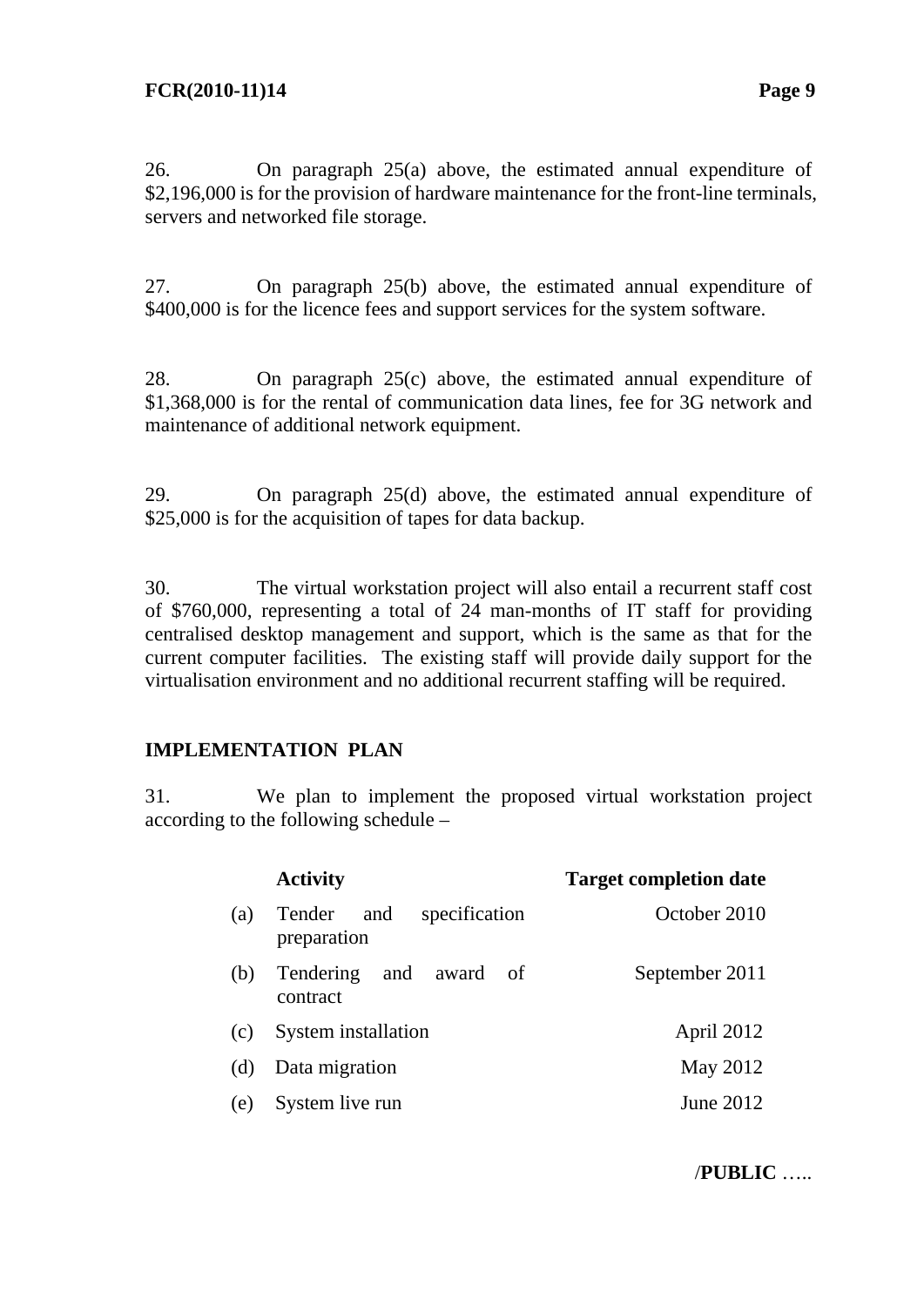## **FCR(2010-11)14** Page 10

#### **PUBLIC CONSULTATION**

32. We consulted the Legislative Council Panel on Security on the proposal on 13 April 2010. Members raised no objection to submitting it to the Finance Committee for funding approval.

#### **BACKGROUND**

33. HKPF adopts a distributed IT infrastructure to support all computer facilities connected to the Local Area Networks (LAN) in the police premises covering Police Headquarters, regions, districts, divisions and offices. These LANs are riding on the PDN, which is the Force-wide data communication network for the IT applications. Over the years, the IT infrastructure was incrementally enhanced to cater for the new developments of the major systems. With the expanding demand in terms of accessibility, mobility and security, latest technology should be introduced to fundamentally enhance the IT infrastructure.

----------------------------------

Security Bureau May 2010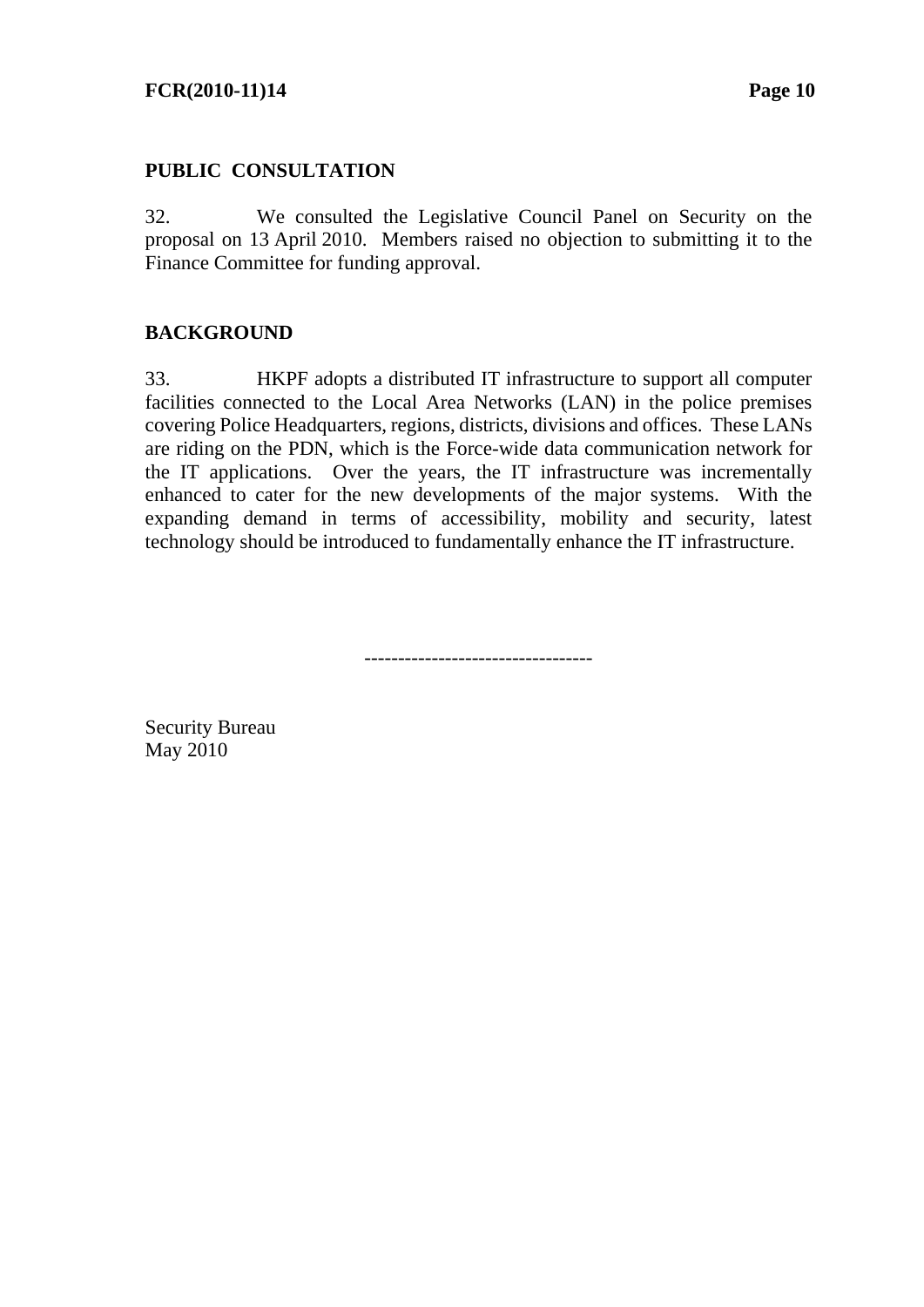## **Virtual Workstation Schematic Diagram**